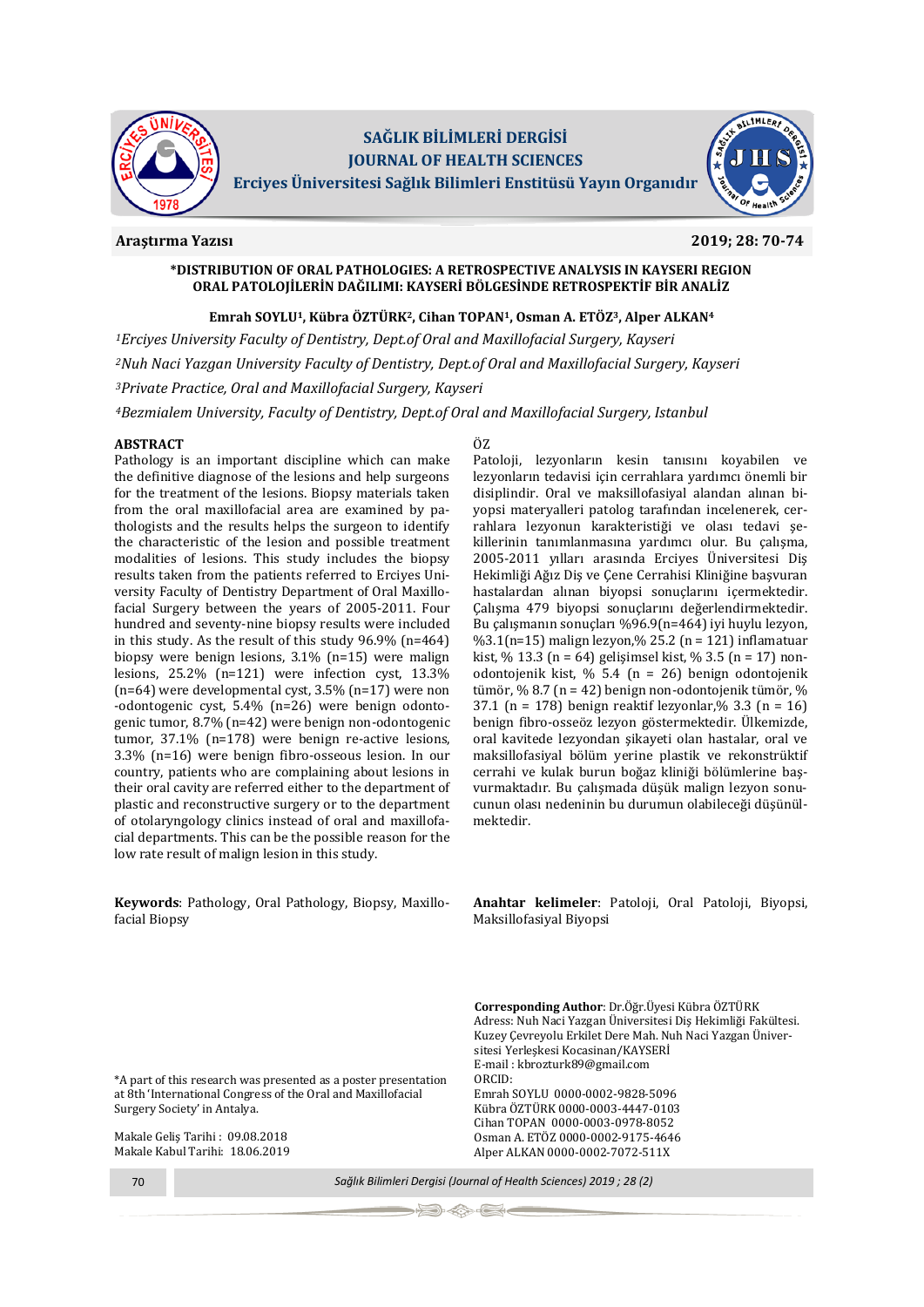### **INTRODUCTION**

The word biopsy consists of the combination of two Greek terms; bios (life) and opsis (vision): vision of life (1). Biopsy is a supporting surgical method which aims the removal of tissue from the living organism for microscopic analysis of the sample and to define histological characteristics of the lesion (2). In the field of dentistry especially in oral surgery, it is obligatory to determine the characteristic and behavior of the lesion in order to define exact treatment modalities and within to determine the surgical borders of a lesion. Biopsy indications are; for identifying a suspicious lesion, for planning a suitable treatment (local, radical surgery or radiotherapy), for assessing the progress of treatment and evaluation of the final result whether if surgical area is free of recurrence or not (1,3). Additionally indications for oral biopsy include (2): Any lesion that persists for more than 2 weeks with no obvious etiologic basis; All inflammatory lesions that did not respond purely after 2 weeks of treatment; Any persistent hyperkeratotic lesion; Any lesion suspected of neoplasm; Inflammatory changes of unknown cause that persists for long periods; Lesions that do not allow normal function; Any tissue removed during the surgical procedure; Any tissue spontaneously expelled from a body orifice (2).

The aim of this study was retrospective evaluation of the biopsy results of the patients that admitted to a faculty in middle Anatolia.

#### **MATERIAL AND METHODS**

Our research was carried out by examining the biopsy specimens and pathology reports which was taken from patients admitted to Erciyes University Oral and Maxillofacial Surgery Department between the years of 2005- 2011. Results were evaluated in terms of lesion type, malignancy, age, sex and localization. Localizations were divided in to 9 subgroups; right / left maxillary posterior region, right / left mandibular posterior region, right / left cheek region, maxillary / mandibular anterior region and upper/lower lips.

#### **RESULTS**

A total of 479 biopsy reports were enrolled in this study. 464 of the 479 biopsies (96.6%) were found benign whereas n: 15 (3.1%) were found to be malignant. Excisional biopsy was performed in 428 (89.4%) patients, an incisional biopsy was performed in 50 (10.4%) patients and fine-needle aspiration biopsy was performed one (0.2%) patient. 245(51.1%) of the 479 biopsies were found intraosseous lesion (IL) whereas n:234(48.7%) were found to be extraosseous lesion (IL). 25.2% (n=121) of total biopsies were found Inflammatory Cysts(IC). Developmental Cysts (DC) constitute 13.3% (n = 64) of the total biopsies. Non-odontogenic cysts ratio were %3.5 (n=17). Also; locations of the lesions were listed in Table I. 5.4% (n=26) of the total biopsies were benign odontogenic tumors (BOT). Benign non-odontogenic tumors (BNOT) were seen with a ratio of 8.7% in total biopsies (n=42) in 9 different regions of the oral cavity.

Malignant lesions (ML) were observed at the rate of 3.1% (n=15). 2.1% (n=10) were in males and 1% (n=5) were in the females. ML was not observed on the lower lip. The most common ML was squamous cell carcinoma

(SCC) with the rate of 33.3% (n=5) among all MLs. The second common lesions were a malignant mesenchymal tumor (MMT) and mucoepidermoid carcinoma with the rate of 13.3% (n=2). Verrucous carcinoma which is welldifferentiated, low metastatic form of SCC (5) were seen at the rate of (6.6%) in all biopsies. Undifferentiated carcinoma was seen in only one (6.6%) patient who was 67 years old. Warthin's tumor, mostly seen in the parotid gland (5), was seen only one (6.6%) case in the biopsy results. In one (6.6%) case a high-grade malignant lymphoma infiltration was seen as a malign lesion. Poorly differentiated lung metastasis was observed in one (6.6%) case. Except for one malign lesion which was diagnosed as SCC in the left maxillary molar region, the rest of the malign lesions were found in the right maxillary molar region (Table II).

#### **DISCUSSION**

Biopsy is an important diagnostic tool for lesions ranging from simple periapical lesions to malignant lesions (4). The American Academy of Oral and Maxillofacial Surgery (AAOMP) recommends that any tissue removed from the patient be immediately sent for microscopic evaluation and diagnosis by the oral and maxillofacial pathologist. Moreover evidence-based treatmentmodern dentistry and medicine be preferred when determining treatment choices are becoming increasingly common- is important. So it is simpler and more effective to determine treatment planning and follow-up with accurate diagnosis (5,6). Exfoliative cytology, oral brush biopsy, fine needle aspiration biopsy, punch biopsy, incisional biopsy and excisional biopsy are different types of biopsy (7).

Odontogenic cysts are pathologic entities with welldescribed clinical, radiographic, and histologic characteristics (8). Odontogenic cysts are divided into two groups according to their developmental and inflammatory origins. In the literature, it was reported that, ICs were the most commonly seen lesions of the jaws and radicular cysts were the most common type of ICs that seen in the anterior maxilla and the posterior mandible in the second decade of life. Also similar to radicular cysts, dentigerous cysts were most commonly seen type of the DCs in same regions and decades (9,10). Dentigerous cysts are the most common of the jaw developmental odontogenic cysts and constitute approximately 20- 24% of the epithelium-derived odontogenic cysts. Furthermore dentigerous cysts are most commonly seen in the 2nd and 3rd decades (11). Nunez-Urritia et al reported 410 cases which defined odontogenic cyst. There were 75.3% frequency of IC, 24.7% frequency of DC. Ledesma at al reported 304 cases and there were 43.7% frequency of IC, 55.4% frequency of DC, Mosqueda-Taylor et al. reported 43.5% frequency of IC, 55.3% frequency of DC and Ochsenius et al. reported 65.7% frequency of IC, 33.6% frequency of DC (12-15). In the present study, concordant with literature, most common ICs were radicular cysts with 90% ratio and the second most common IC were dentigerous cysts. Respectively radicular cysts were seen in right posterior mandibula and anterior maxilla, while dentigerous cysts were seen in left and right posterior mandibula. Despite the literature radicular cysts and dentigerous cysts were seen in 4th decade of life. Peker et al reported

*Sağlık Bilimleri Dergisi (Journal of Health Sciences) 2019 ; 28 (2)* 71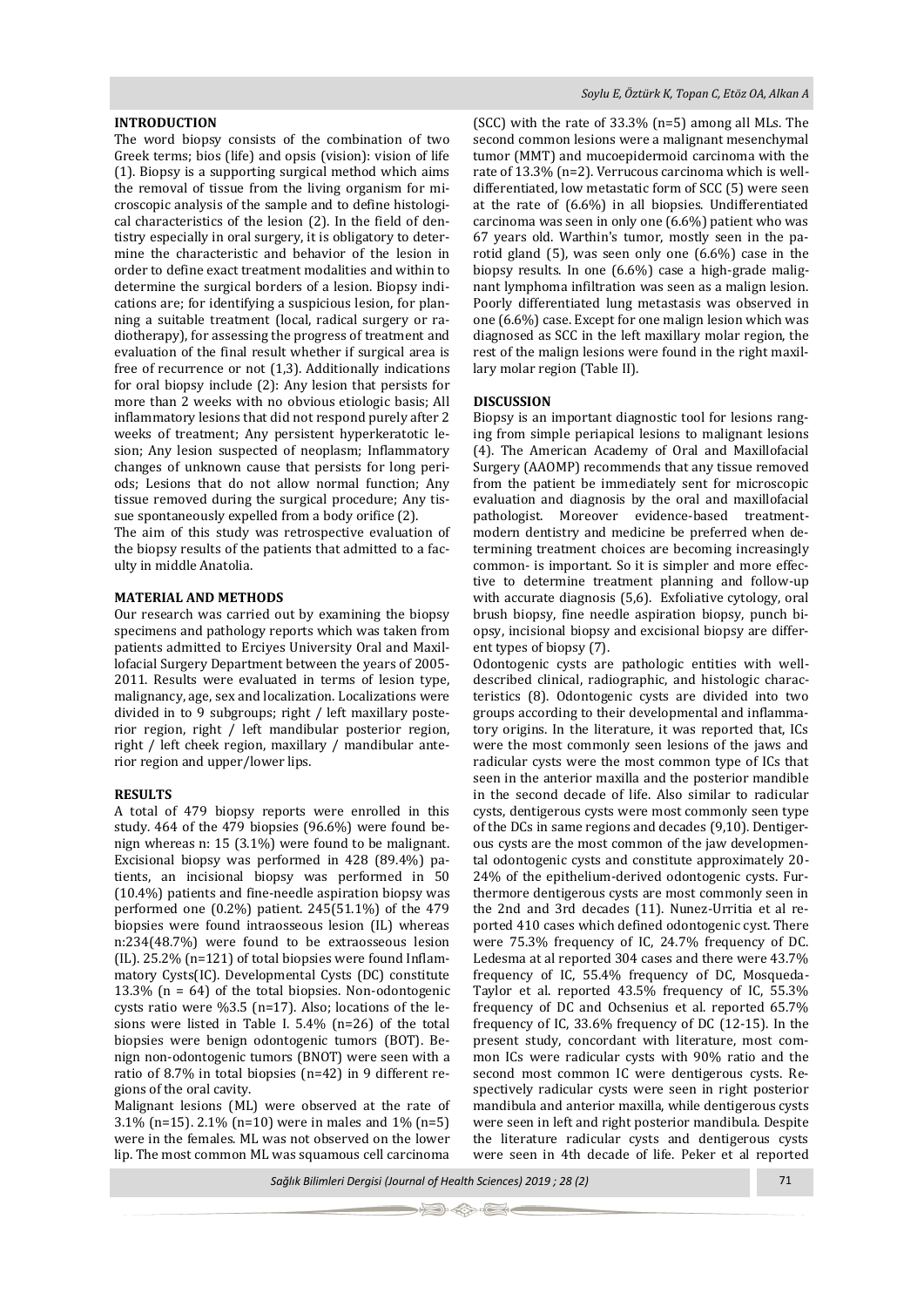# *Distribution of Oral Pathologies: A Retrospective Analysis in Kayseri Region*

|                                                                                                                                                                                                                                                                | Total                          | Sex                           |                                    | Age                                       | Region                                 |                                        |                                        |                                             |                                      |                                        |                                        |                                        |                                        |  |
|----------------------------------------------------------------------------------------------------------------------------------------------------------------------------------------------------------------------------------------------------------------|--------------------------------|-------------------------------|------------------------------------|-------------------------------------------|----------------------------------------|----------------------------------------|----------------------------------------|---------------------------------------------|--------------------------------------|----------------------------------------|----------------------------------------|----------------------------------------|----------------------------------------|--|
| Lesion Type                                                                                                                                                                                                                                                    |                                | M                             | F                                  | (A:SD)<br>Min.<br>Max)                    | $\mathbf{1}$                           | $\overline{2}$                         | 3                                      | $\overline{4}$                              | 5                                    | 6                                      | $\overline{7}$                         | 8                                      | 9                                      |  |
| Inflammatory cytst                                                                                                                                                                                                                                             | 121<br>%<br>25.2               | 73<br>$\frac{0}{0}$<br>15.2   | 48<br>%<br>10                      | 38.2<br>$(\pm 15.2)$<br>min: 8<br>max:73  | 13<br>$\%$<br>2.7                      | 25<br>$\%$<br>5.2                      | 19<br>%<br>3.9                         | 22<br>$\frac{9}{6}$<br>4.6                  | 16<br>$\%$<br>3.3                    | 26<br>$\%$<br>5.4                      |                                        |                                        |                                        |  |
| Developmental cysts                                                                                                                                                                                                                                            | 64<br>%<br>13.3                | 41<br>$\frac{0}{0}$<br>8.6    | 23<br>$\%$<br>4.7                  | 33.6<br>$(\pm 17.5)$<br>min: 6<br>max: 70 | $\overline{7}$<br>$\frac{0}{0}$<br>1.4 | $\overline{7}$<br>$\frac{0}{0}$<br>1.4 | $\overline{4}$<br>$\frac{0}{0}$<br>0.8 | 28<br>$\frac{0}{6}$<br>5.8                  | 3<br>$\frac{0}{6}$<br>0.6            | 15<br>$\frac{0}{0}$<br>3.1             |                                        |                                        |                                        |  |
| Non Odontogenic<br>Cysts                                                                                                                                                                                                                                       | $\overline{17}$<br>$\%$<br>3.5 | 12<br>$\frac{0}{0}$<br>2.5    | 5<br>$\frac{0}{0}$<br>$\mathbf{1}$ | 44.8<br>$(\pm 17.3)$<br>min: 6<br>max:66  | 3<br>$\frac{0}{6}$<br>0.6              | 3<br>$\frac{0}{0}$<br>0.6              | 3<br>$\frac{0}{0}$<br>0.6              | $\overline{4}$<br>$\frac{9}{6}$<br>0.8      |                                      | $\overline{c}$<br>$\frac{0}{0}$<br>0.4 |                                        | $\mathbf{1}$<br>$\frac{0}{0}$<br>0.2   | $\mathbf{1}$<br>$\frac{0}{0}$<br>0.2   |  |
| Benign Odontogenic<br>Tumour                                                                                                                                                                                                                                   | 26<br>$\%$<br>5.4              | 11<br>$\%$<br>2.3             | 15<br>$\frac{0}{0}$<br>3.1         | 35.8<br>$(\pm 20)$<br>min: 11<br>max:79   | $\mathbf{1}$<br>$\frac{0}{6}$<br>0.2   |                                        | $\overline{4}$<br>$\frac{0}{0}$<br>0.8 | $\overline{7}$<br>$\frac{0}{0}$<br>1.4      | 5<br>$\frac{0}{0}$<br>$\mathbf{1}$   | 9<br>$\frac{0}{0}$<br>1.8              |                                        |                                        |                                        |  |
| odonoto-<br>Benign non<br>genic<br>Tumour                                                                                                                                                                                                                      | 42<br>$\%$<br>8.7              | 17<br>$\%$<br>3.5             | 25<br>$\%$<br>5.2                  | 39.9<br>$(\pm 15.4)$<br>min:6<br>max: 70  | 10<br>$\frac{0}{6}$<br>2.1             | $\overline{4}$<br>$\%$<br>0.8          | 6<br>$\%$<br>1.2                       | 5<br>$\frac{0}{0}$<br>$\mathbf{1}$          | $\mathbf{1}$<br>$\frac{0}{6}$<br>0.2 | 9<br>$\%$<br>1.8                       | 3<br>$\%$<br>0.6                       | $\mathbf{1}$<br>$\%$<br>0.2            | 3<br>$\%$<br>0.6                       |  |
| Malign<br>Lesion                                                                                                                                                                                                                                               | 15<br>$\%$<br>3.1              | 10<br>$\frac{0}{0}$<br>2.1    | 5<br>$\frac{0}{0}$<br>$\mathbf{1}$ | 51.7<br>$(\pm 16.3)$<br>min:26<br>max: 80 | $\overline{2}$<br>$\frac{0}{0}$<br>0.4 | 3<br>$\frac{0}{0}$<br>0.6              | $\overline{4}$<br>$\frac{0}{0}$<br>0.8 | $\overline{2}$<br>$\frac{0}{0}$<br>0.4      |                                      | $\mathbf{1}$<br>$\frac{0}{0}$<br>0.2   | $\overline{c}$<br>$\frac{0}{0}$<br>0.4 | $\mathbf{1}$<br>$\frac{0}{0}$<br>0.2   |                                        |  |
| Benign<br>reactive<br>Lesion                                                                                                                                                                                                                                   | 178<br>$\%$<br>37.1            | 72<br>$\%$<br>15.1            | 106<br>$\%$<br>22.2                | 44.4<br>$(\pm 19.9)$<br>min: 7<br>max:83  | 24<br>$\frac{0}{0}$<br>5               | 25<br>$\%$<br>5.2                      | $\overline{23}$<br>$\%$<br>4.8         | 40<br>$\%$<br>8.3                           | 23<br>$\%$<br>4.8                    | 28<br>$\%$<br>5.8                      | 5<br>$\%$<br>$\mathbf{1}$              | $\overline{4}$<br>$\frac{0}{0}$<br>0.8 | $\overline{7}$<br>$\frac{0}{6}$<br>1.4 |  |
| Benign<br>Fibro-osseous Lesion                                                                                                                                                                                                                                 | 16<br>%<br>3.3                 | $\overline{4}$<br>$\%$<br>0.8 | 12<br>$\frac{0}{0}$<br>2.5         | 36.6<br>$(\pm 18.3)$<br>min: 8<br>max: 66 | $\mathbf{1}$<br>$\%$<br>0.2            | $\overline{c}$<br>$\frac{0}{0}$<br>0.4 | $\mathbf{1}$<br>%<br>0.2               | 8<br>$\frac{0}{0}$<br>1.6                   | $\mathbf{1}$<br>$\%$<br>0.2          | 3<br>$\%$<br>0.6                       |                                        |                                        |                                        |  |
| <b>Total</b>                                                                                                                                                                                                                                                   | 479                            | 240<br>$\frac{0}{0}$<br>50.1  | 239<br>$\frac{0}{0}$<br>49.9       | 40.5<br>$(\pm 18.3)$<br>min:6<br>max:83   | 61<br>$\frac{0}{0}$<br>12.7            | 69<br>$\frac{0}{0}$<br>14.4            | 64<br>$\frac{0}{0}$<br>13.3            | $\overline{11}$<br>5<br>$\frac{0}{0}$<br>24 | 49<br>$\frac{0}{0}$<br>10.2          | 93<br>$\frac{0}{0}$<br>19.4            | 10<br>$\frac{0}{0}$<br>2.1             | $\overline{7}$<br>$\frac{0}{0}$<br>1.4 | 11<br>$\frac{0}{0}$<br>2.3             |  |
| 1->Maxilla right post. reg.<br>4->Mandibula left post. Reg<br>7->Right buccal mucosa reg.<br>2-> Maxilla anterior reg<br>5-> Mandibula anterior reg.<br>8->Right buccal mucosa reg.<br>3->Maxilla left post. reg<br>6->Mandibula right post. reg<br>$9 -$ Lips |                                |                               |                                    |                                           |                                        |                                        |                                        |                                             |                                      |                                        |                                        |                                        |                                        |  |
| M: Male; F: Female; A:Average; S.D: Standard Deviasion; Min: Minimum, Max: Maximum                                                                                                                                                                             |                                |                               |                                    |                                           |                                        |                                        |                                        |                                             |                                      |                                        |                                        |                                        |                                        |  |

# Table I: Types of lesion, numbers and ratio of biopsy

TableII: Malign lesions: Rates and numbers

|                                                                                           |                    |                |                         | Region       |      |      |              |   |      |              |      |   |
|-------------------------------------------------------------------------------------------|--------------------|----------------|-------------------------|--------------|------|------|--------------|---|------|--------------|------|---|
| <b>Malign Lesions</b>                                                                     |                    | Total          | Age (Average, Min, Max) | $\mathbf{1}$ | 2    | 3    | 4            | 5 | 6    | 7            | 8    | 9 |
|                                                                                           |                    | 5              |                         | 2            | 1    | 1    |              |   |      |              | 1    |   |
|                                                                                           | SCC                | 33.3%          | 59 Min: 42 Max: 80      | 13.3%        | 6.6% | %6.6 |              |   |      |              | 6.6% |   |
|                                                                                           | Malign             | 1              |                         |              |      |      |              |   |      |              |      |   |
|                                                                                           | Melanoma           | 6.6%           | Age: 69                 |              |      | 6.6% |              |   |      |              |      |   |
|                                                                                           | Verricious         | 1              |                         |              |      |      | $\mathbf{1}$ |   |      |              |      |   |
| 3                                                                                         | Carcinoma          | 6.6%           | Age: 32                 |              |      |      | 6.6%         |   |      |              |      |   |
|                                                                                           | Indifferentiation  | 1              |                         |              |      | 1    |              |   |      |              |      |   |
| $\overline{4}$                                                                            | Carcinoma          | 6.6%           | Age: 67                 |              |      | 6.6% |              |   |      |              |      |   |
|                                                                                           | Malign Mesenchymal | $\overline{c}$ |                         |              | 1    | 1    |              |   |      |              |      |   |
| 5                                                                                         | Tumor              | 13.3%          | 59 Min:49 Max:51        |              | 6.6% | 6.6% |              |   |      |              |      |   |
|                                                                                           | Mucoepidermoid     | $\overline{c}$ |                         |              | 1    |      | 1            |   |      |              |      |   |
| 6                                                                                         | Carcinoma          | 13.3%          | 42 Min:26 Max:58        |              | 6.6% |      | 6.6%         |   |      |              |      |   |
|                                                                                           | Warthin            | 1              |                         |              |      |      |              |   |      | $\mathbf{1}$ |      |   |
| 7                                                                                         | Tumor              | 6.6%           | Age: 64                 |              |      |      |              |   |      | 6.6%         |      |   |
|                                                                                           | High-grade<br>lym- | 1              |                         |              |      |      |              |   |      | 1            |      |   |
| 8                                                                                         | phoma infections   | 6.6%           | Age: 27                 |              |      |      |              |   |      | %6.6         |      |   |
|                                                                                           |                    | 1              |                         |              |      |      |              |   | 1    |              |      |   |
| 9                                                                                         | Lung Metastasis    | 6.6%           | Age: 38                 |              |      |      |              |   | 6.6% |              |      |   |
| 4->Mandibula left post. Reg<br>7->Right buccal mucosa reg.<br>1->Maxilla right post. reg. |                    |                |                         |              |      |      |              |   |      |              |      |   |
| 2-> Maxilla anterior reg<br>5-> Mandibula anterior reg.<br>8->Right buccal mucosa reg.    |                    |                |                         |              |      |      |              |   |      |              |      |   |
| 3->Maxilla left post. reg<br>6->Mandibula right post. reg<br>$9 -$ Lips                   |                    |                |                         |              |      |      |              |   |      |              |      |   |
| Min: Minimum, Max: Maximum                                                                |                    |                |                         |              |      |      |              |   |      |              |      |   |
| Sağlık Bilimleri Dergisi (Journal of Health Sciences) 2019 ; 28 (2)                       |                    |                |                         |              |      |      |              |   |      |              |      |   |
| 72                                                                                        |                    |                |                         |              |      |      |              |   |      |              |      |   |

4. in -6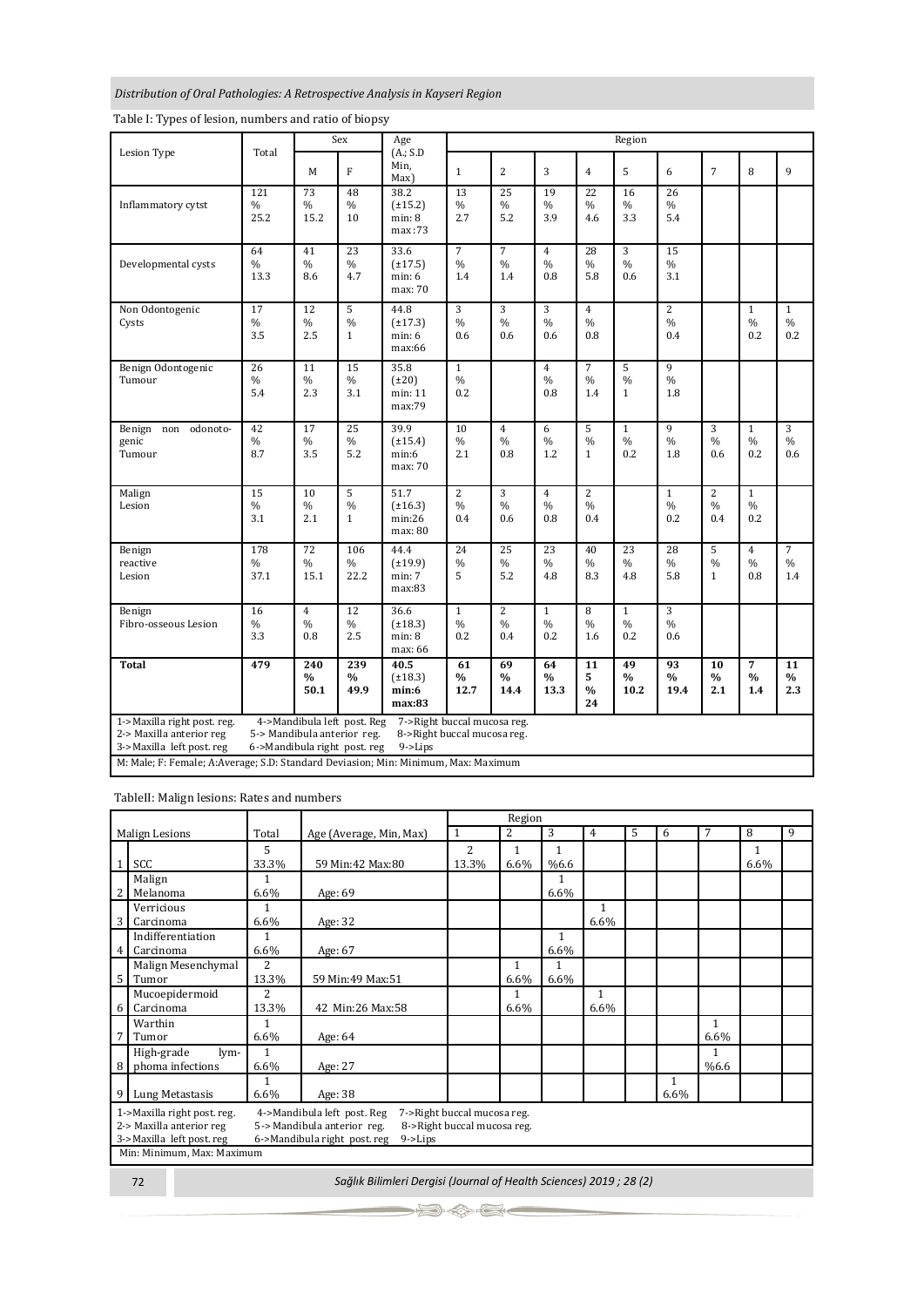1473 biopsy reports were enrolled and they formed three major groups Their study reported frequency of 29% developmental, reactive and inflammatory lesions of the jaw, 54% odontogenic and non-odontogenic cysts, 19% tumor and tumor-like lesions (16). Odontogenic tumors are a group of lesions which originate from odontogenic tissue. They may develop from the epithelial part of the tooth germ or from the ectomesenchymal cells or both of them (17, 18). Calcified cystic odontogenic tumor and keratocystic odontogenic tumor were transferred from the neoplastic category (2005) to cyst category (2017) in WHO 's Classification of Head and Neck Tumors, which was updated for the fourth time in January 2017 (19). In this study, calcifying cystic odontogenic tumors and keratocyst odontogenic tumors were evaluated in the developmental cyst classification. El-Gehanı et al. reported 2390 lesions of orofacial region and 405 cases (17%) constituted benign tumors. There were 148 (6.2%) odontogenic and 257 cases (10.7%) of non-odontogenic tumors of the orofacial region (20). These results are consistent with our study. Fernandes et al. reviewed the achieves of 19 123 specimens and they said that odontogenic tumors are uncommon lesions in this Brazilian population and malignant OTs are very rare. They reported 340 OTs which constituted 1.78% of oral cavity and jaw lesions. There were 338 (99.4%) benign lesions and only two (0.6%) malignant lesions (21). Our result showed rate of 3.1% malignant lesions, so we also preferred to classify the malign lesions within themselves. Squamous cell carcinoma (SCC) of the oral cavity and oropharynx is rare in patients younger than 50 years, and is primarily a disease that occurs in the 6th and 7th decades of men. The majority of the published literature is limited by the small numbers therefore impeding statistically meaningful analysis. For example, only three cases have been reported in a recent study in dental literature (22). In present study malignant pathologies were observed at the rate of 3.1% (n=15). The occupancy rate of oral cancer is 2-4% in all cancers (8). Although, malignancy rate of present study seems similar to literature, department of ear nose throat and department of plastic and reconstructive surgery also take role on diagnosis and treatment of oral malignancies. Hence, we think the actual malignancy rate can be higher in middle Anatolia. We believe that more comprehensive, interdisciplinary studies must be achieved to make clearer data on the incidence of malignant lesions. And we suggest that in routine examination of oral and maxillofacial region, even the smallest lesion should not be ignored. After clinical examination, it is important to perform biopsy in case of resistance of the lesion at least 2 weeks.

#### **Acknowledgements**

Authors want to thank to Assoc. Prof. Dr. Emre Bayram for statistical analysis.

#### **REFERENCES**

- 1. Mota-Ramírez A, Silvestre FJ, Simó JM. Oral biopsy in dental practice. Med Oral Patol Oral Cir Bucal 2007; 12:504-510.
- 2. 2. Karkera BV, Shivakumar B, Mohammed A, et al. Biopsy: Clinical implications. J Dent Oral Hyg 2011; 3:106-108.
- 3. Khoo SP. Oral biopsy in dental practice-the Pathogist's perspective. Ann Dent 1995; 2:29-32.
- 4. Oliver R, Sloan P, Pemberton M. Oral biopsies: methods and applications. Br Dent J 2004; 196:329-333.
- 5. Melrose RJ, Handlers JP, Kerpel S, et al. The use of biopsy in dental practice: the position of the American Academy of Oral and Maxillofacial Pathology. Gen Dent 2007; 55:457-461.
- 6. Logan R, Goss A. Biopsy of the oral mucosa and use of histopathology services. Aust Dent J 2010; 55:9- 13.
- 7. Sharma GK, Manish S. Oral Biopsy—Revisited! Annals of Dental Research 2011; 1:44-53.
- 8. Vedtofte P, Praetorius F. The inflammatory paradental cyst. Oral Surg Oral Med Oral Pathol Oral Radiol Endod 1989; 68:182-188.
- 9. Özkan A, Okçu KM, Şençimen M, et al. Nonsendromik bilateral mandibular dentigeröz kist: olgu sunumu. Gulhane Medical Journal 2011;53:52-55.
- 10. Avelar RL, Antunes AA, Carvalho RW, et al. Odontogenic cysts: a clinicopathological study of 507 cases. Journal Oral Sci 2009; 51:581-586.
- 11. Rohilla M, Namdev R, Dutta S. Dentigerous cyst containing multiple impacted teeth: A rare case report. J Indian Soc Pedod Prev Dent 2011; 29:244-247.
- 12. Nunez– Urrutia S, Figueiredo R, Gay-Escoda C. Retrospective clinicopathological study of 418 odontogenic cysts. Med Oral Patol Oral Cir Bucal 2010; 15: 767-773.
- 13. Ledesma–Montes C, Hernandez-Guerrero JC, Garces-Ortıiz M. Clinico-pathologic study of odontogenic cysts in a Mexican sample population. Arch Med Res 2000; 31:373-376.
- 14. Mosqueda-Taylor A, Irigoyen-Camacho M, Diaz-Franco M,et al. Odontogenic cysts. Analysis of 856 cases. Med Oral 2002; 7:89-96.
- 15. Ochsenius G, Escobar E, Godoy L, et al. Odontogenic cysts: analysis of 2.944 cases in Chile. Med Oral Patol Oral Cir Bucal 2007; 12:85-91.
- 16. Peker E, Öğütlü F, Karaca İR, et al. A 5 year retrospective study of biopsied jaw lesions with the assessment of concordance between clinical and histopathological diagnoses. J Oral Maxillofac Pathol 2016; 20:78-85.
- 17. Simon EN, Merkx MA, Vuhahula E, et al. A 4-year prospective study on epidemiology and clinicopathological presentation of odontogenic tumors in Tanzania. Oral Surg Oral Med Oral Pathol Oral Radiol Endod 2005; 99:598-602.
- 18. Ladeinde AL, Ajayi OF, Ogunlewe MO, et al. Odontogenic tumors: a review of 319 cases in a Nigerian teaching hospital. Oral Surg Oral Med Oral Pathol Oral Radiol Endod 2005; 99:191-195.
- 19. Soluk-Tekkeşin M, Wright JM. The world health organization classification of odontogenic lesions: a summary of the changes of the 2017 (4th) edition. Turk Patoloji Derg 2018; 34:1-18.
- 20. El-Gehani R, Orafi M, Elarbi M, et al. Benign tumours of orofacial region at Benghazi, Libya: a study of 405 cases. J Craniomaxillofac Surg 2009; 37:370-375.
- 21. Fernandes AM, Duarte ECB, Pimenta FJGS, et al. Odontogenic tumors: a study of 340 cases in a Brazilian population. J Oral Pathol Med 2005; 34:583- 587.

*Sağlık Bilimleri Dergisi (Journal of Health Sciences) 2019 ; 28 (2)* 73